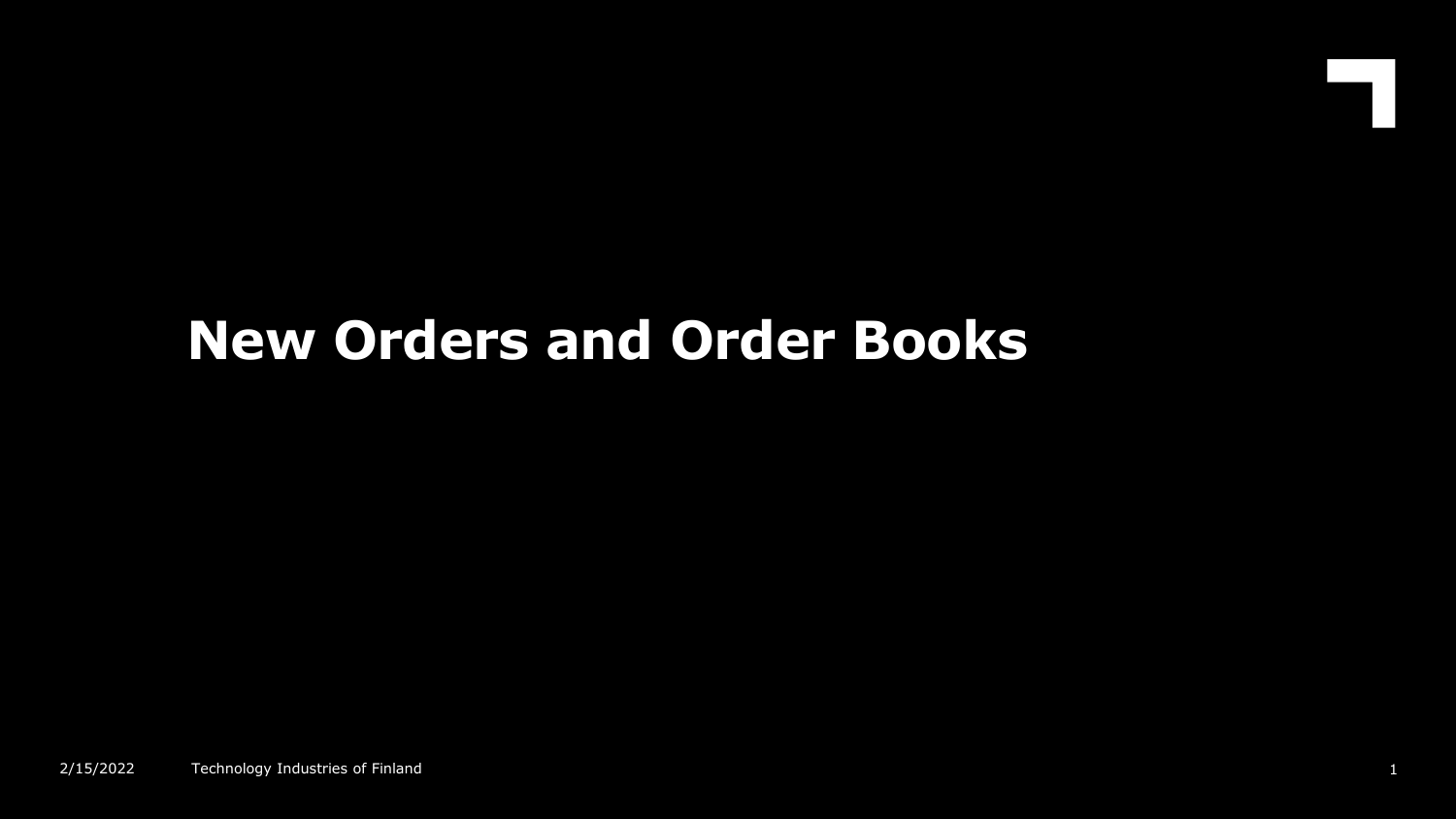#### **Value of new orders in the technology industry\* in Finland** 0 1 000 2 000 3 000 4 000 5 000 6 000 7 000 8 000 9 000 10 000 11 000 12 000 13 000 14 000 15 000 Combined Export Domestic Million euros, at current prices Change: | IV,2021 / IV,2020 | IV,2021 / III,2021 Export:  $+13\%$   $+39\%$ Domestic:  $\frac{1}{23 \%}$  -23 % +49 % Combined:  $+4\%$   $+4\%$   $+40\%$ \*) Excl. metals industry, game industry and data center companies 2010 2011 2012 2013 2014 2015 2016 2017 2018 2019 2020 2021

Technology Industries of Finland 2/15/2022

Source: The Federation of Finnish Technology Industries' order book survey's respondent companies, 2 latest observation October-December 2021.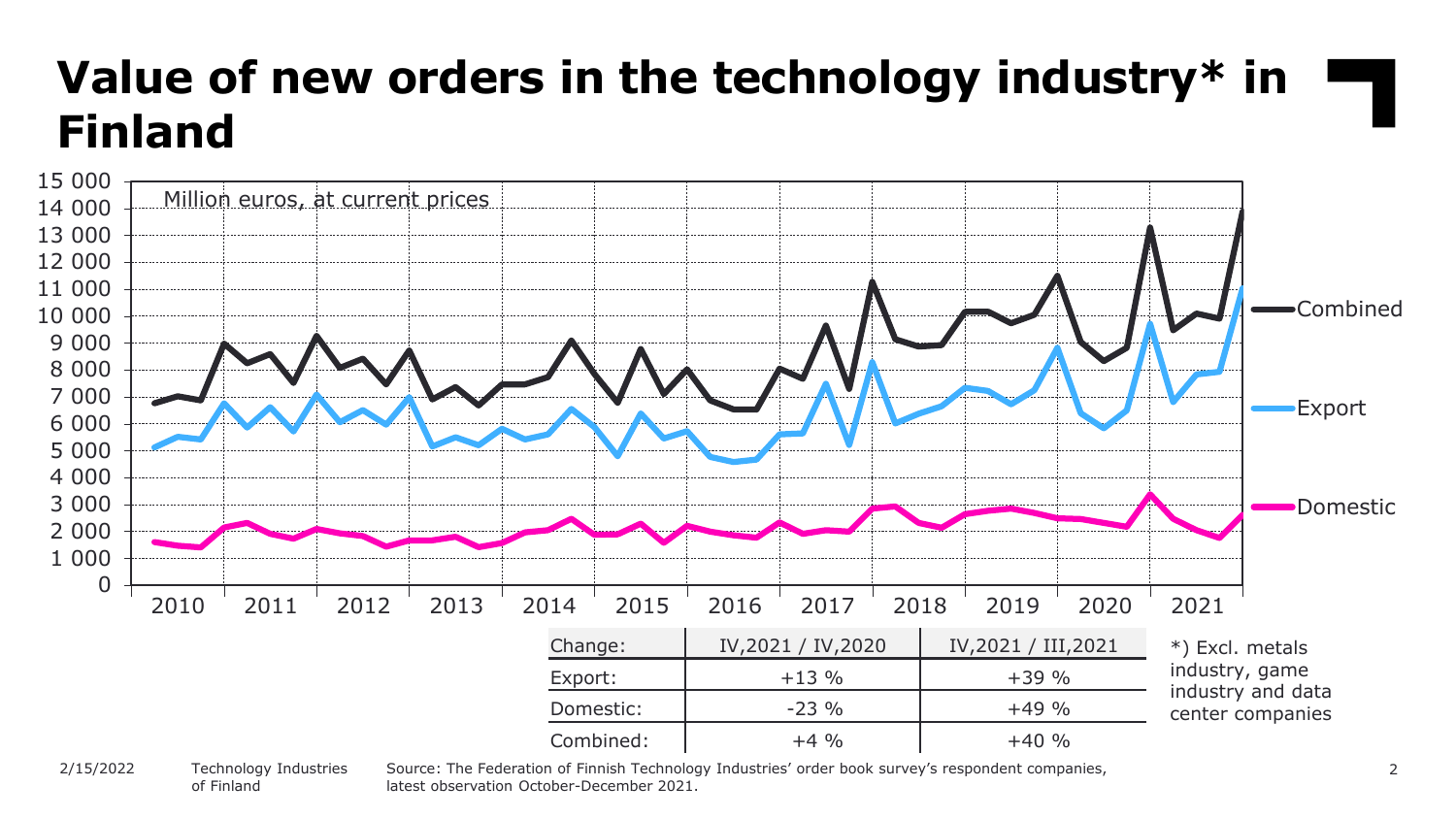

of Finland

latest observation 31st December 2021.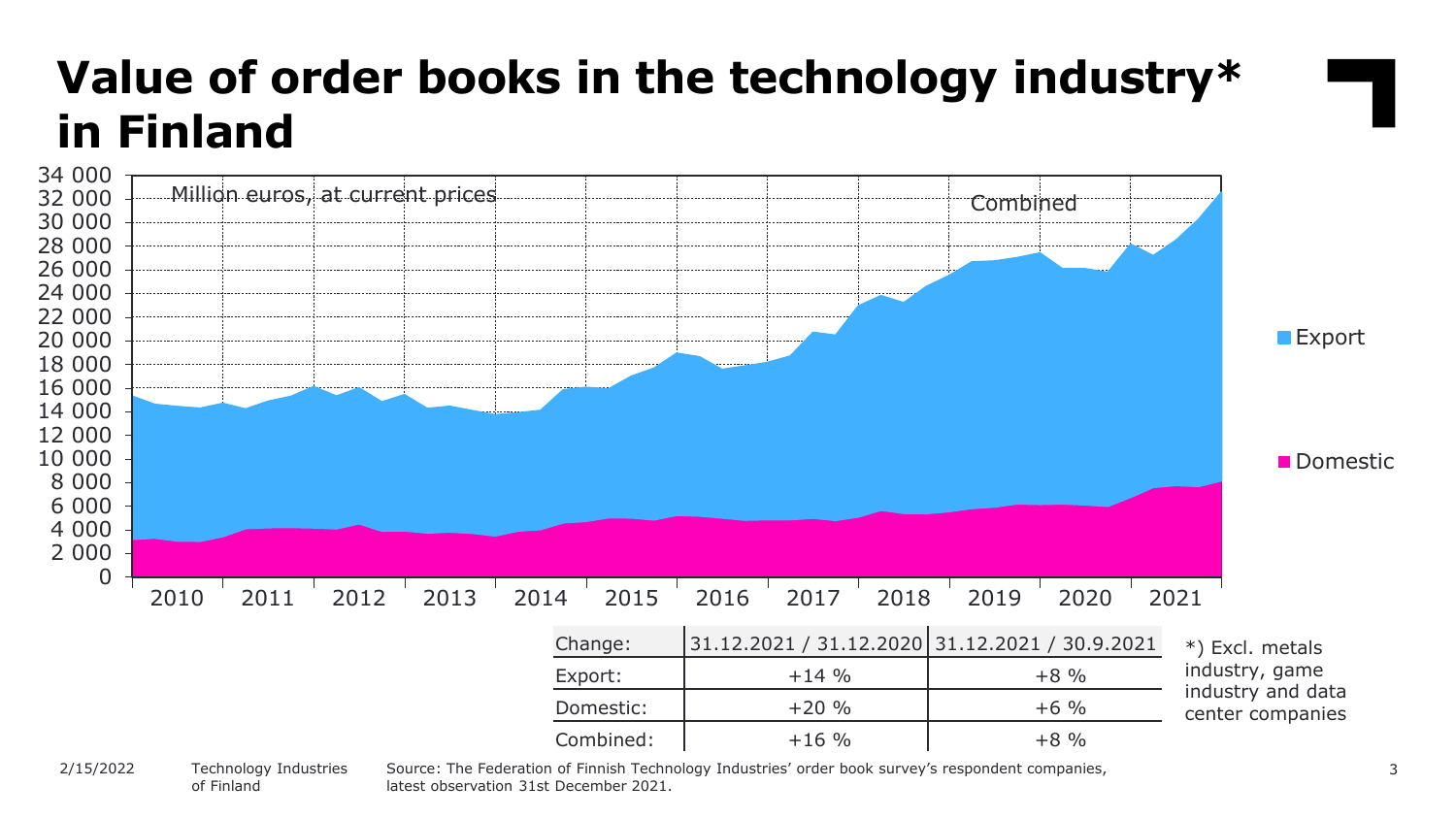#### **Value of new orders in the electronics and electrotechnical industry in Finland**



Technology Industries of Finland 2/15/2022

Source: The Federation of Finnish Technology Industries' order book survey's respondent companies, latest observation October-December 2021.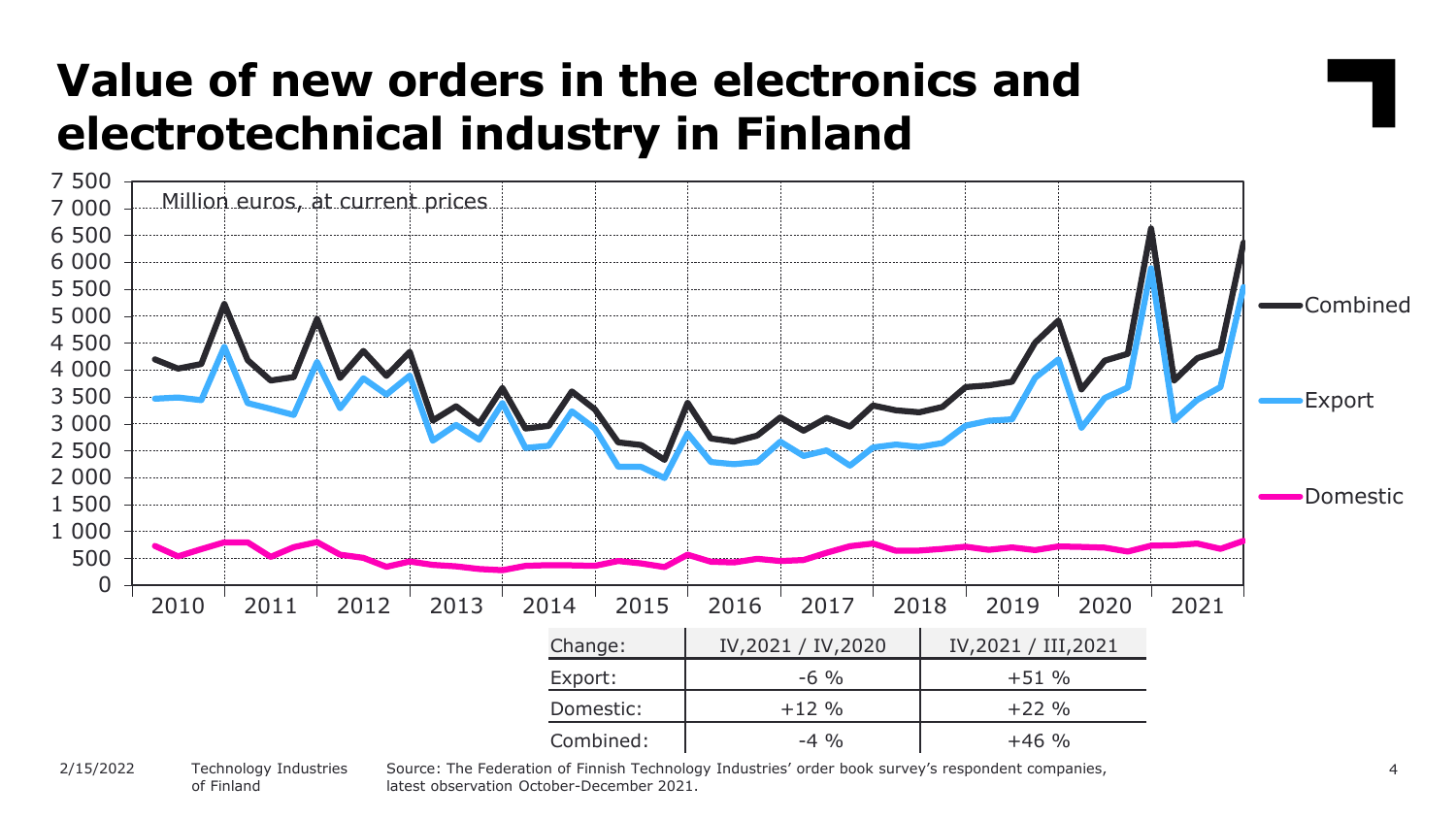#### **Value of order books in the electronics and electrotechnical industry in Finland**



of Finland

latest observation 31st December 2021.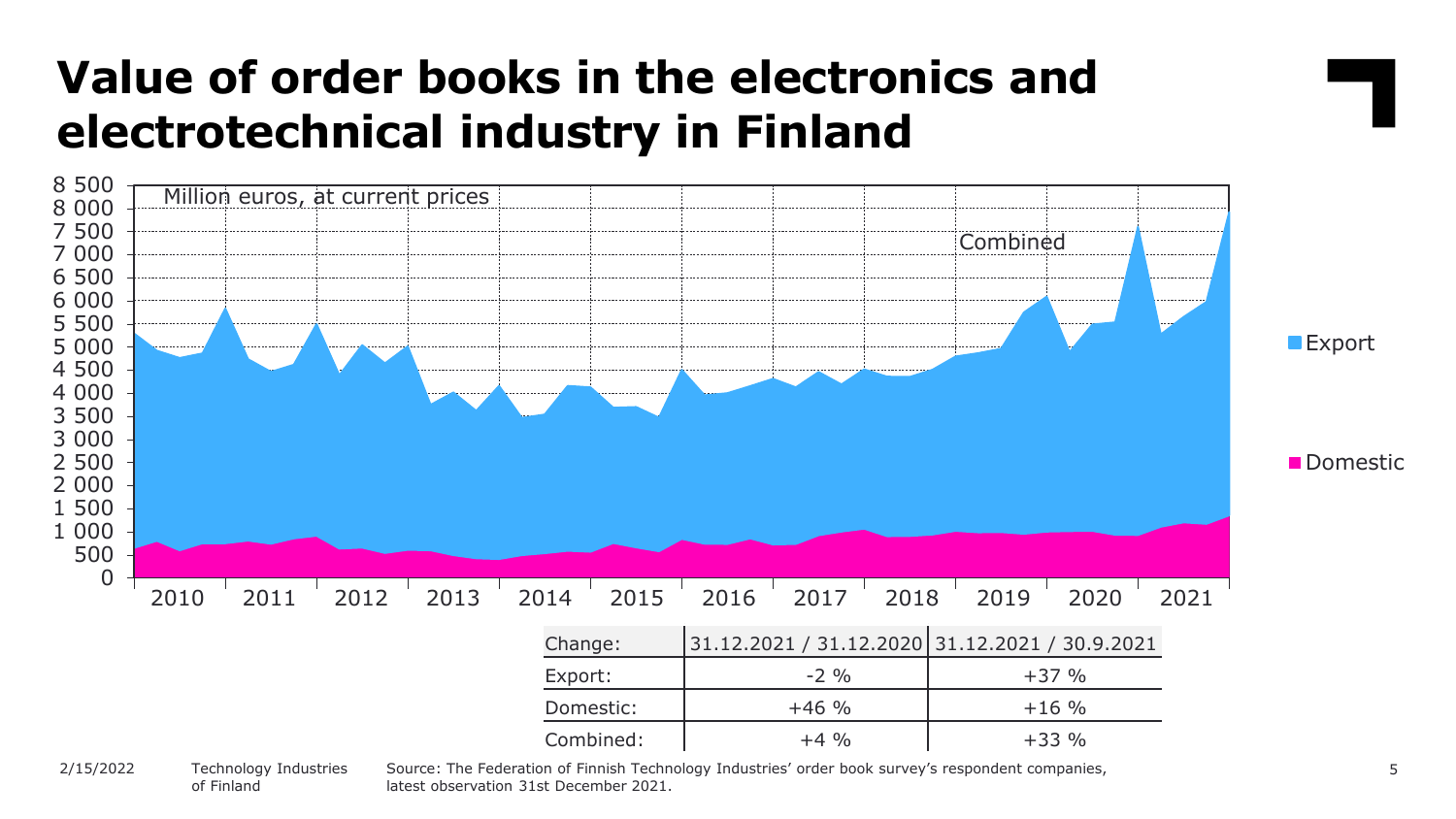### **Value of new orders in the mechanical engineering in Finland**



#### Technology Industries of Finland 2/15/2022

Source: The Federation of Finnish Technology Industries' order book survey's respondent companies, latest observation October-December 2021.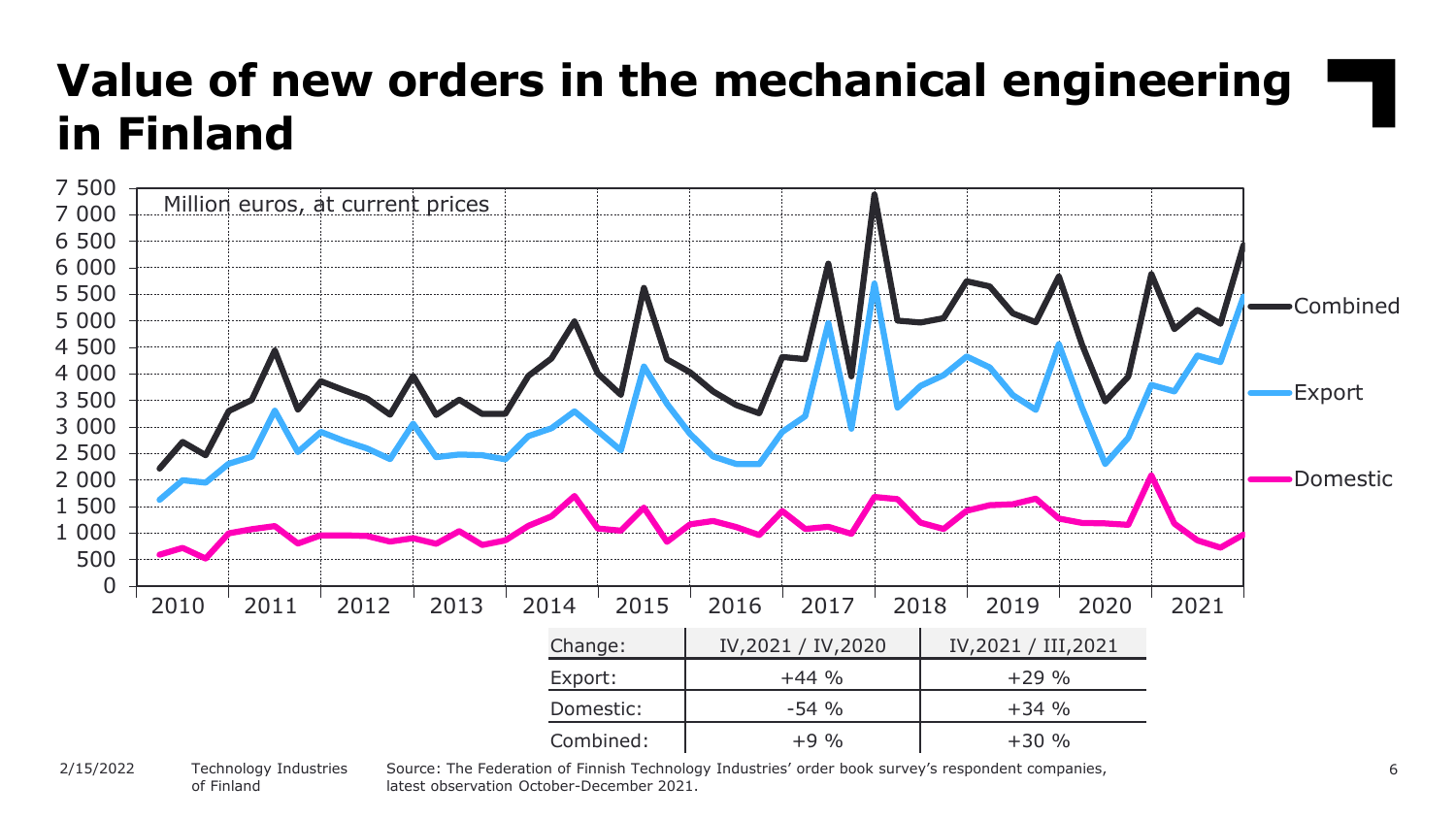### **Value of order books in the mechanical engineering in Finland**



Technology Industries of Finland 2/15/2022

Source: The Federation of Finnish Technology Industries' order book survey's respondent companies, latest observation 31st December 2021.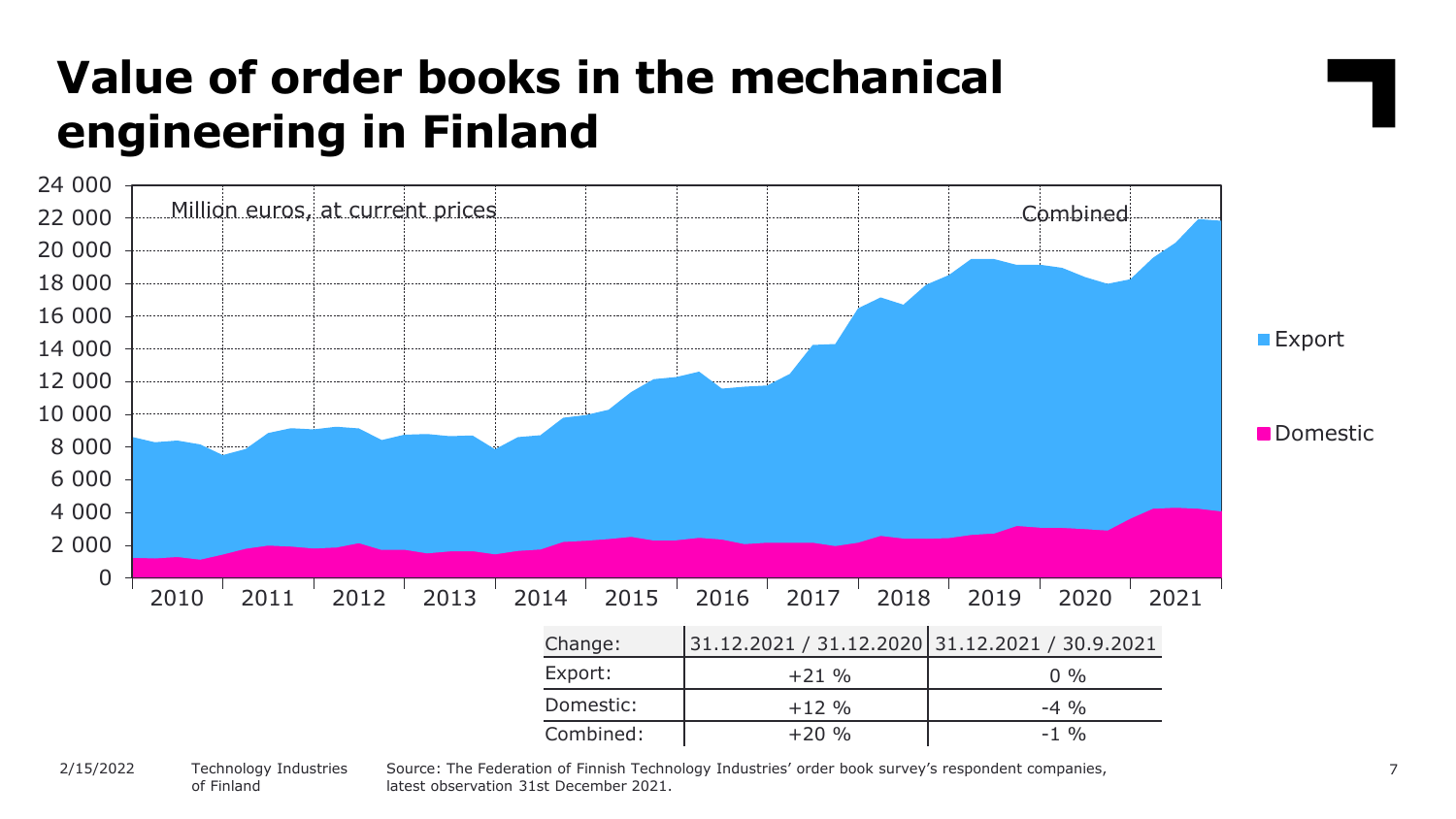## **Value of new orders in the consulting engineering in Finland**



#### Technology Industries of Finland 2/15/2022

Source: The Federation of Finnish Technology Industries' order book survey's respondent companies, latest observation October-December 2021.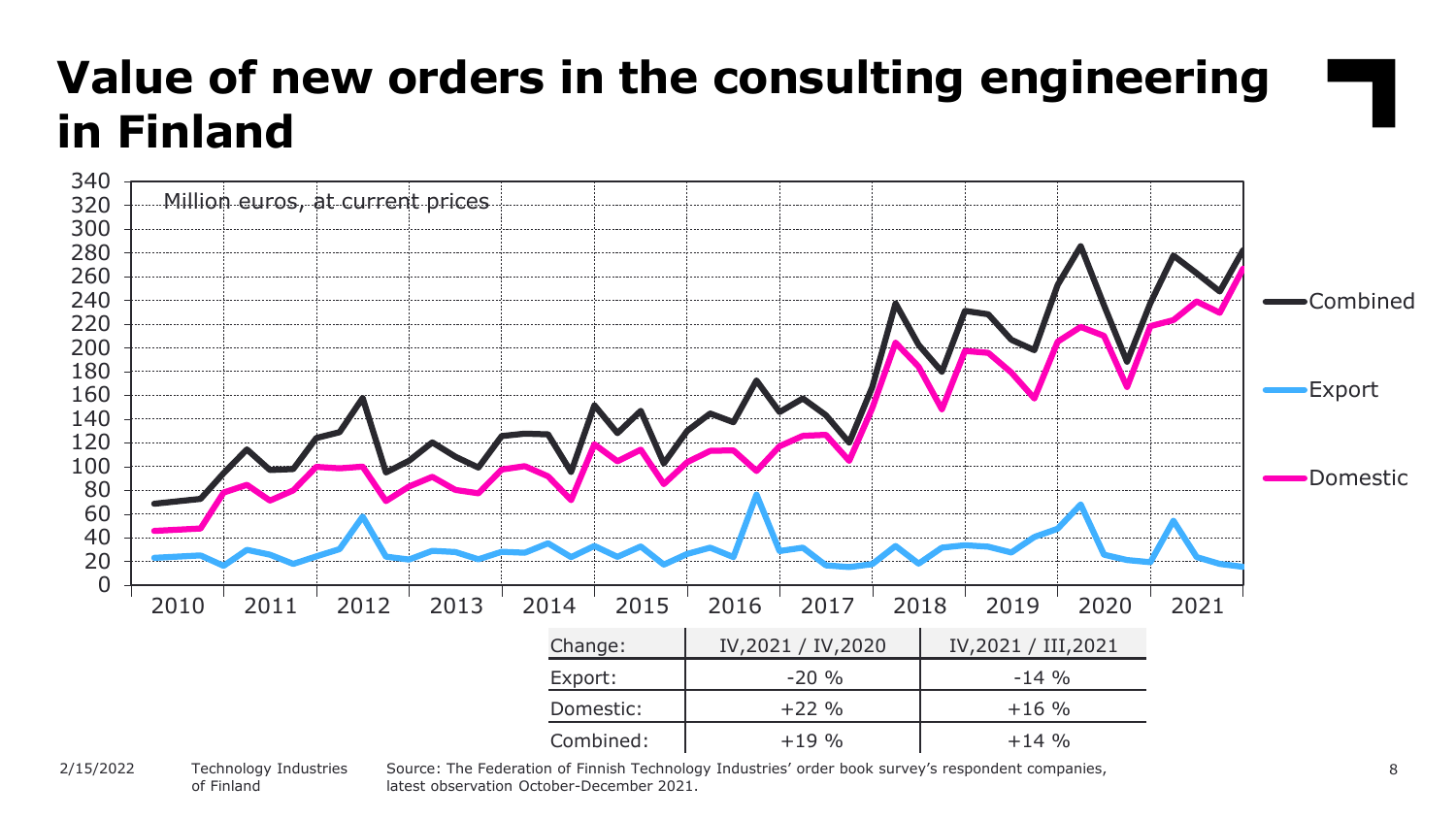## **Value of order books in the consulting engineering in Finland**



of Finland

Source: The Federation of Finnish Technology Industries' order book survey's respondent companies, latest observation 31st December 2021.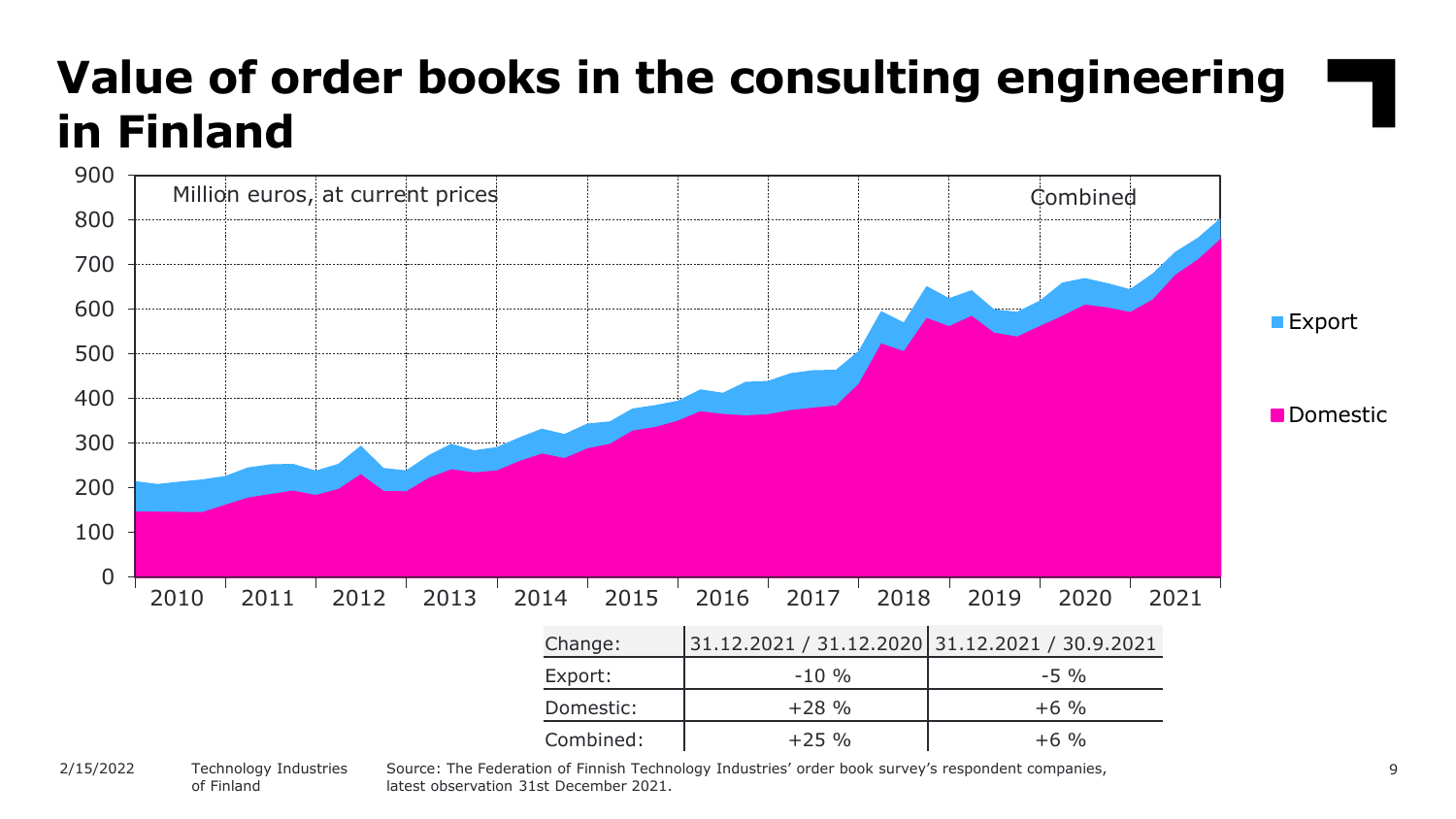### **Value of new orders in the information technology\* in Finland**



\*) Excl. game industry and data center companies

#### Source: The Federation of Finnish Technology Industries' order book survey's respondent companies, latest observation October-December 2021. Technology Industries of Finland 2/15/2022